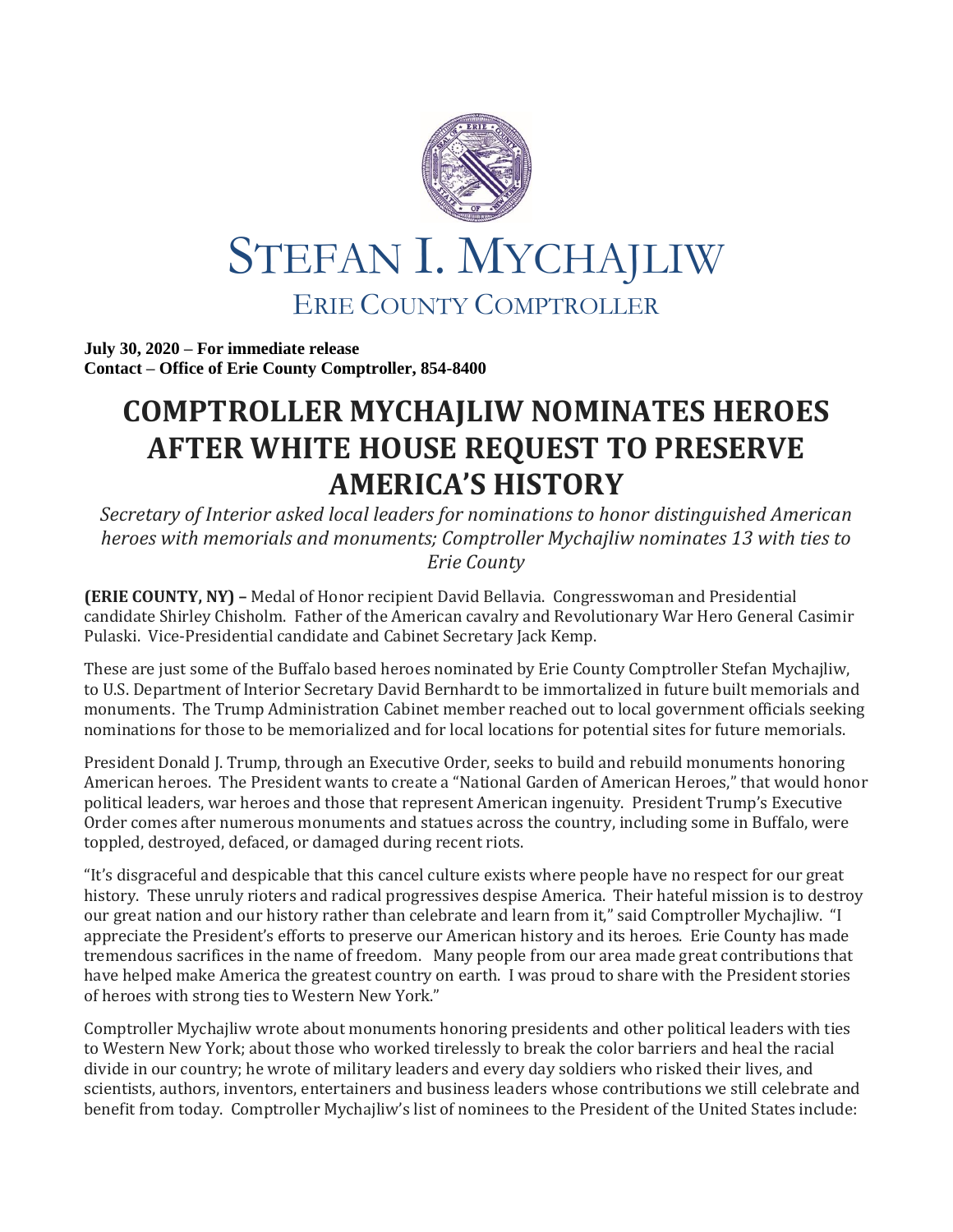## **PRESS RELEASE/P. 2**

**Medal of Honor Recipient David Bellavia**: the first living Medal of Honor recipient from the Iraq War, is from Western New York. President Donald Trump awarded him with the Medal of Honor during a White House ceremony in 2019.

**Former Congressman, Cabinet Secretary and Vice-Presidential candidate Jack Kemp**: Buffalo Bills quarterback of the 1960s, former Secretary of U.S. Housing and Urban Development, Kemp was a champion of supply side economics, an early advocate of immigration reform, and was known to have a strong and positive influence on President Ronald Reagan.

**Polish General and Revolutionary War Hero Casimir Pulaski**: Considered the father of the American Calvary, the Casimir Pulaski Monument here once had the distinction as the world's largest monolithic bronze casting at the time of its creation in 1979. He is honored annually with the Pulaski Day parade.

**Lieutenant Colonel Matt Urban (Urbanowicz)**: one of World War II's most decorated soldiers, a monument to him is located on the grounds of the Rath building, which serves as Erie County's primary government headquarters.

**Shirley Chisholm**: the first African American woman elected to Congress, first African American woman to run for President of the United States for a major party, retired to Western New York and is buried here.

**William (Wild Bill) Donovan**: Medal of Honor recipient and instrumental in the creation of the CIA.

**United States President Grover Cleveland**: 22nd and 24th U.S. President Grover Cleveland, once served as Buffalo mayor and Erie County Sheriff. A statue of him stands outside the entrance of Buffalo City Hall.

**United States President Millard Fillmore**: 13th U.S. President who began his political career in Buffalo and was an opponent of slavery.

**Billy Wilson**: More recently a park in Amherst, New York has been named for this hero that paid the ultimate price defending freedom, a local soldier that was killed in Afghanistan in 2012.

**Mark Rademacher**: Sergeant that was honored with the naming of Rademacher Memorial Park in Wales, who was killed in the Grenada Invasion in November 1983.

**Nobel Laureate Herbert Hauptman**: Awarded the Nobel Prize for Chemistry in 1985. His innovative, mathematical research methods and study of crystallization helps research scientists establish drugs to cure numerous diseases.

**Dr. Roswell Park**: Founded a cancer research hospital in 1898 that still serves cancer patients, a health care facility that now bears his name.

**F. Scott Fitzgerald**: one of the most prolific American writers and author of such memorable novels as "The Great Gatsby," spent his childhood in Buffalo. Fitzgerald was named after a cousin, Francis Scott Key, who penned the lyrics to what became the American national anthem.

Secretary of the Interior Bernhardt also asked for information about existing monuments and memorials across Erie County, In his correspondence, Comptroller Mychajliw mentioned the Naval and Military park, Theodore Roosevelt Inaugural Site, Forest Lawn Cemetery, the Veterans Tribute in North Collins and the Michigan Street Baptist Church